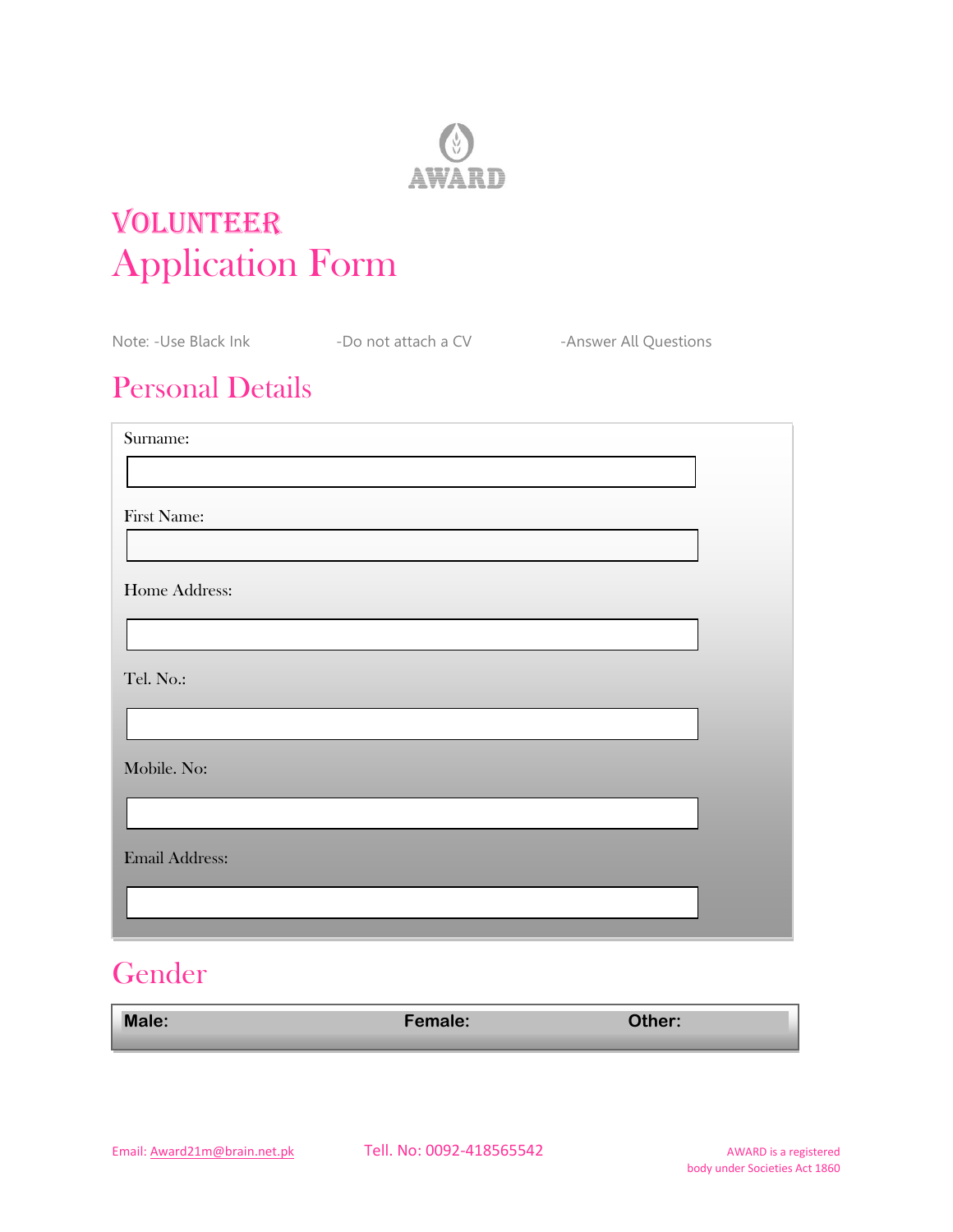#### Age

Date of Birth: Age:

## Criminal Convictions:

**Have you ever been convicted of a crime offense: Yes No**

 $\mathcal{L}_\text{max}$  and  $\mathcal{L}_\text{max}$  and  $\mathcal{L}_\text{max}$  and  $\mathcal{L}_\text{max}$ 

**If yes, please give details**

#### Employment:

| Date of Commencement: National Property of Commencement:            |  |  |
|---------------------------------------------------------------------|--|--|
| Please give a brief description of the duties and responsibilities: |  |  |
|                                                                     |  |  |

## Qualification and Training:

Education/Qualification/Training:

## Voluntary Experience (if any):

Have you ever worked as a volunteer before (if Yes) provide details:

Additional Information: